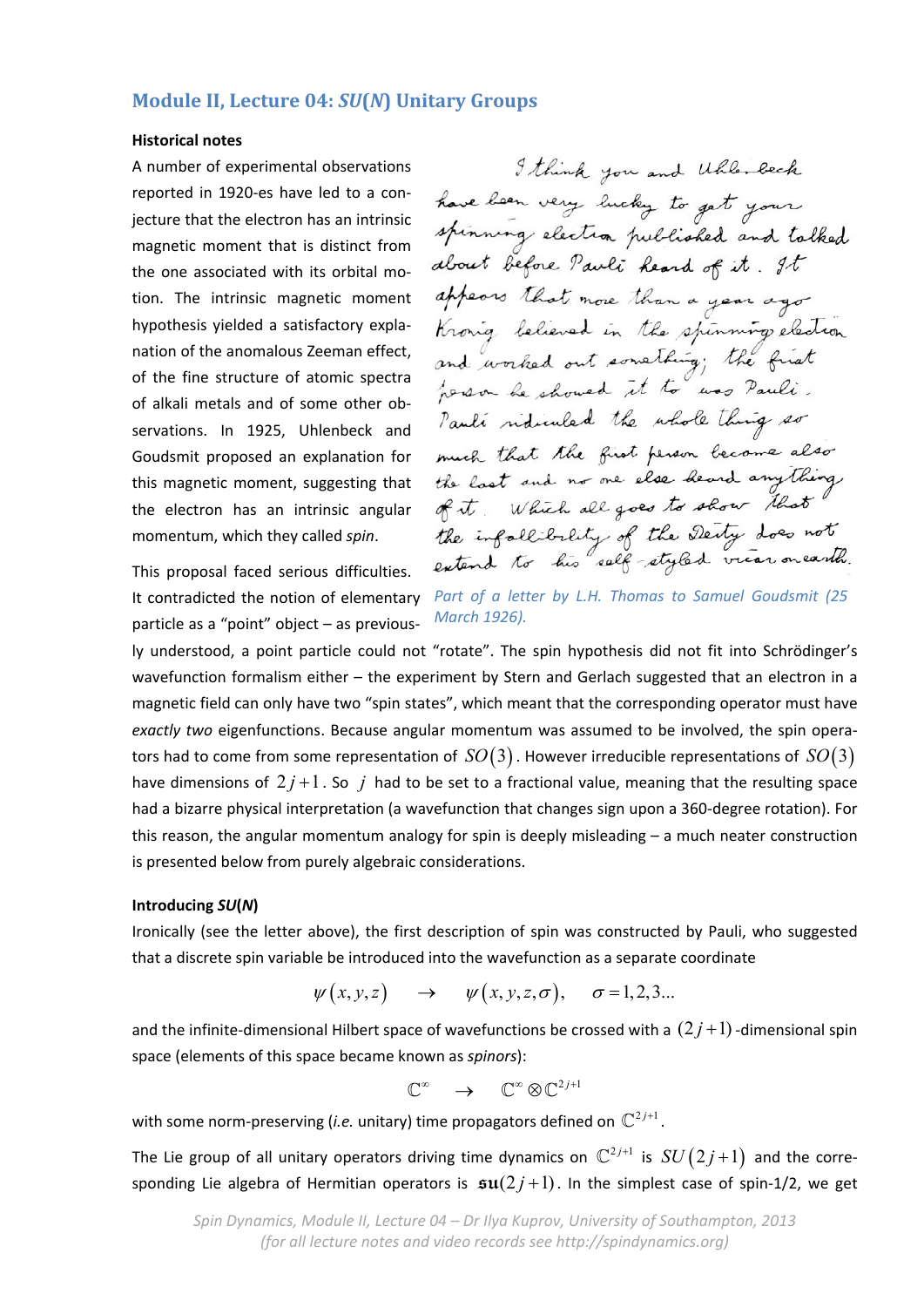$SU(2)$ , which fits our bill simply because it is the most general group describing the dynamics of a two-level quantum system. This simple explanation is in sharp contrast with the prevailing confusion (particularly amongst the so-called "philosophers of physics") regarding the role of  $SU(2)$ , which is exacerbated by the fact that **so**(3) and **su**(2) Lie algebras are isomorphous – their basis operators obey the same commutation relations, meaning that the structure coefficients happen to be the same.

Similarly, the Lie group describing the dynamics of a particle with three distinct energy levels is in gen‐ eral  $SU(3)$ . Many particle physics textbooks insist that particles of different total spin are described by different irreducible representations of  $SU(2)$  – this is true for an isolated spin in vacuum because some transitions are degenerate and cannot be accessed independently, but this is not the case in Magnetic Resonance, where energy levels are shifted and mixed by various interactions, and so in practice the dynamical group of a spin-*j* particle in Magnetic Resonance is  $SU(2j+1)$ . For spin-1 particle it is easy to show that the Zeeman and quadrupolar interaction operators:

$$
\left\{ \hat{L}_x, \ \hat{L}_y, \ \hat{L}_z, \ \hat{L}_x^2, \ \hat{L}_y^2, \ \hat{L}_x \hat{L}_z, \ \hat{L}_y \hat{L}_z, \ \hat{L}_z^2 - \frac{2}{3} \hat{E} \right\}
$$

are actually linear combinations of the eight Gell-Mann matrices, and the algebra that is spanned by the resulting basis is  $\mathfrak{su}(3)$ . In the context of Magnetic Resonance spectroscopy, the role of  $SU(2)$  in defining the state space dimension for particles of different spin is accidental –  $SU(2)$  simply happens to have irreducible representations of every dimension.

## **Cartan subalgebras, roots and weights**

If **g** is a semisimple Lie algebra and **h g** is its largest Abelian subalgebra, then **h** is called a *Cartan subalgebra* of **g** . Because all elements of **h** commute, they may be simultaneously diagonalized. In the resulting set of diagonal matrices  $H \in span{H_1, ..., H_k}$ , where  ${H_1, ..., H_k}$  is some basis set, the eigenvalues at a specific position *j* along the diagonal are called *weights* and denoted  $\mu_i(H)$ . A weight is a linear functional on **h**:

$$
\mu_j(\alpha A + \beta B) = \alpha \mu_j(A) + \beta \mu_j(B), \quad A, B \in \mathfrak{h}, \quad \alpha, \beta \in \mathbb{C}
$$

Vectors of the form  $\vec{\mu}_j = \begin{bmatrix} \mu_j\big(H_1\big) & ... & \mu_j\big(H_k\big) \end{bmatrix}$  are called *weight vectors* and the space they span a *weight space*. Lie algebra weights occurring in its adjoint representation are called *roots* and the corre‐ sponding space a *root space*.

## **Roots and weights of su(2) and su(3)**

As an illustration to the definitions above we will consider the simplest cases of **su**(2) and **su**(3) Lie algebras.  $\mathfrak{su}(2)$  is a fairly easy case, specifically:

1. There is only one diagonal generator ( $\hat{L}_7$ ) and its eigenvalues are weights – they are scalars and correspond to the physically allowed projections of spin on the Z axis:

$$
\hat{L}_{Z}|S,\mu\rangle = \mu|S,\mu\rangle
$$

where *S* enumerates the irreducible representations and  $\mu$  is the weight.

2. Irreducible representations of  $SU(2)$  can be labelled by the highest weight, *i.e.* by the maximum projection quantum number allowed:  $S = 1/2$ , 1, 3/2, 2, *etc.*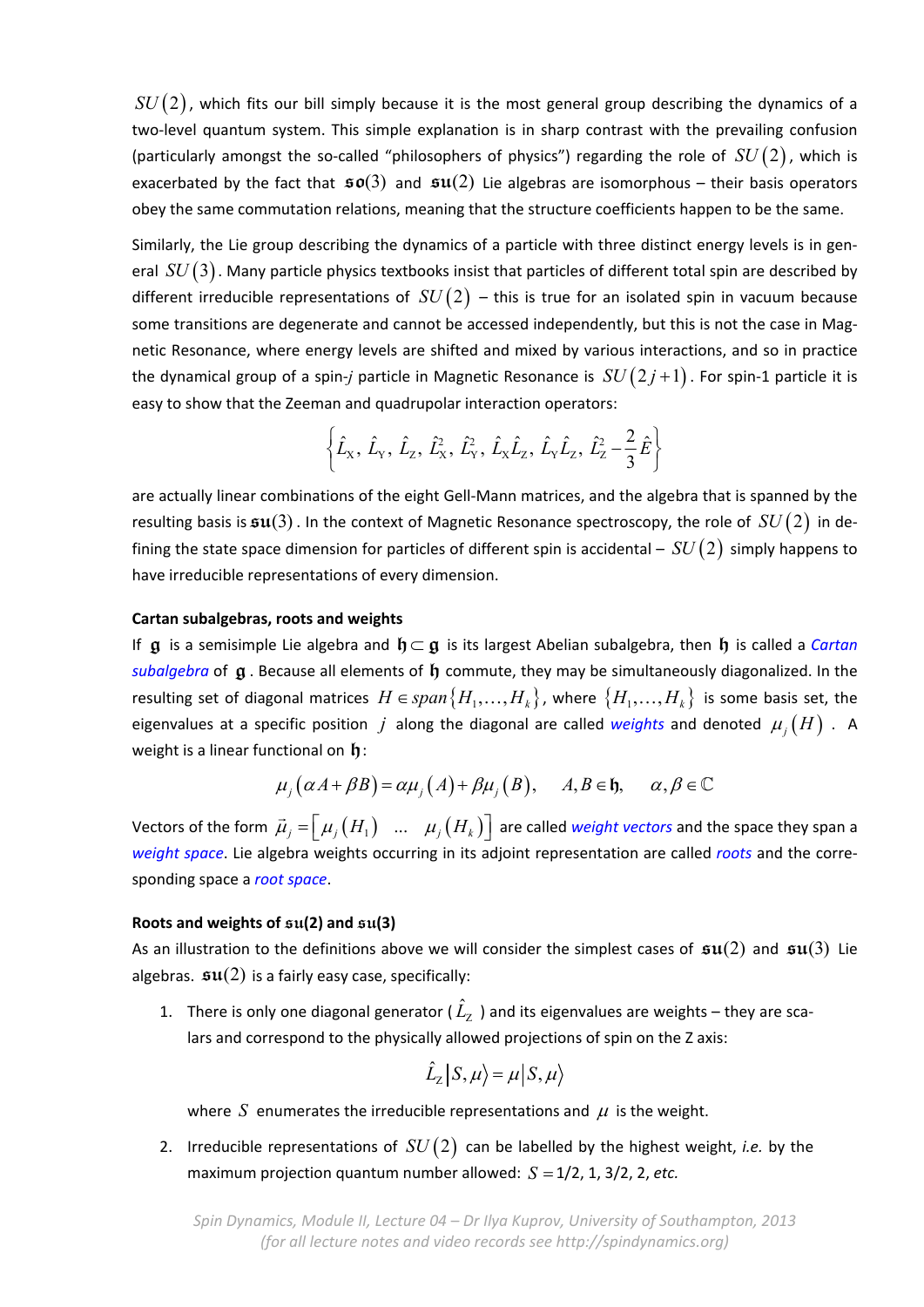3. Only one type of operator (  $\hat{L}_{\scriptscriptstyle +}$  and its conjugate) is needed to move between weights.

In **su**(3) there are eight generators (the Gell‐Mann matrices listed below are a good practical choice because they generalize Pauli matrices) of which two are diagonal:

$$
\lambda_1 = \begin{pmatrix} 0 & 1 & 0 \\ 1 & 0 & 0 \\ 0 & 0 & 0 \end{pmatrix} \qquad \lambda_2 = \begin{pmatrix} 0 & -i & 0 \\ i & 0 & 0 \\ 0 & 0 & 0 \end{pmatrix} \qquad \lambda_3 = \begin{pmatrix} 1 & 0 & 0 \\ 0 & -1 & 0 \\ 0 & 0 & 0 \end{pmatrix} \qquad \lambda_4 = \begin{pmatrix} 0 & 0 & 1 \\ 0 & 0 & 0 \\ 1 & 0 & 0 \end{pmatrix}
$$

$$
\lambda_5 = \begin{pmatrix} 0 & 0 & -i \\ 0 & 0 & 0 \\ i & 0 & 0 \end{pmatrix} \qquad \lambda_6 = \begin{pmatrix} 0 & 0 & 0 \\ 0 & 0 & 1 \\ 0 & 1 & 0 \end{pmatrix} \qquad \lambda_7 = \begin{pmatrix} 0 & 0 & 0 \\ 0 & 0 & -i \\ 0 & i & 0 \end{pmatrix} \qquad \lambda_8 = \frac{1}{\sqrt{3}} \begin{pmatrix} 1 & 0 & 0 \\ 0 & 1 & 0 \\ 0 & 0 & -2 \end{pmatrix}
$$

and so the weights are 2‐vectors:

$$
\hat{H}_1|D,\vec{\mu}\rangle = \mu_1|D,\vec{\mu}\rangle \qquad \hat{H}_2|D,\vec{\mu}\rangle = \mu_2|D,\vec{\mu}\rangle \qquad \hat{H}_1 = \lambda_3 \qquad \hat{H}_2 = \lambda_8
$$

where *D* enumerates the irreducible representation. Instead of the nice vertical diagram that we had for **su**(2), we now have weights arranged on a 2D plane:



where the weight vectors are listing the eigenvalues of the three state vectors with respect to the two basis operators of the Cartan subalgebra:

$$
\vec{\mu}_1 = \begin{pmatrix} \frac{1}{2} & \frac{\sqrt{3}}{6} \end{pmatrix} \qquad \vec{\mu}_2 = \begin{pmatrix} -\frac{1}{2} & \frac{\sqrt{3}}{6} \end{pmatrix} \qquad \vec{\mu}_3 = \begin{pmatrix} 0 & -\frac{\sqrt{3}}{3} \end{pmatrix}
$$

and transitions between them are accomplished using the **su**(3) equivalents of raising and lowering operators. They are no longer just raising and lowering, but they serve the same purpose. The diagrams above refer to the fundamental representations of  $\mathfrak{su}(2)$  and  $\mathfrak{su}(3)$  – representations of greater dimension would have more complex diagrams with a greater number of weights.

The weights in the adjoint representation are called roots. For the familiar case of **su**(2) the adjoint representation is three-dimensional and the eigenoperators of the  $\hat{L}_z$  commutation superoperator are: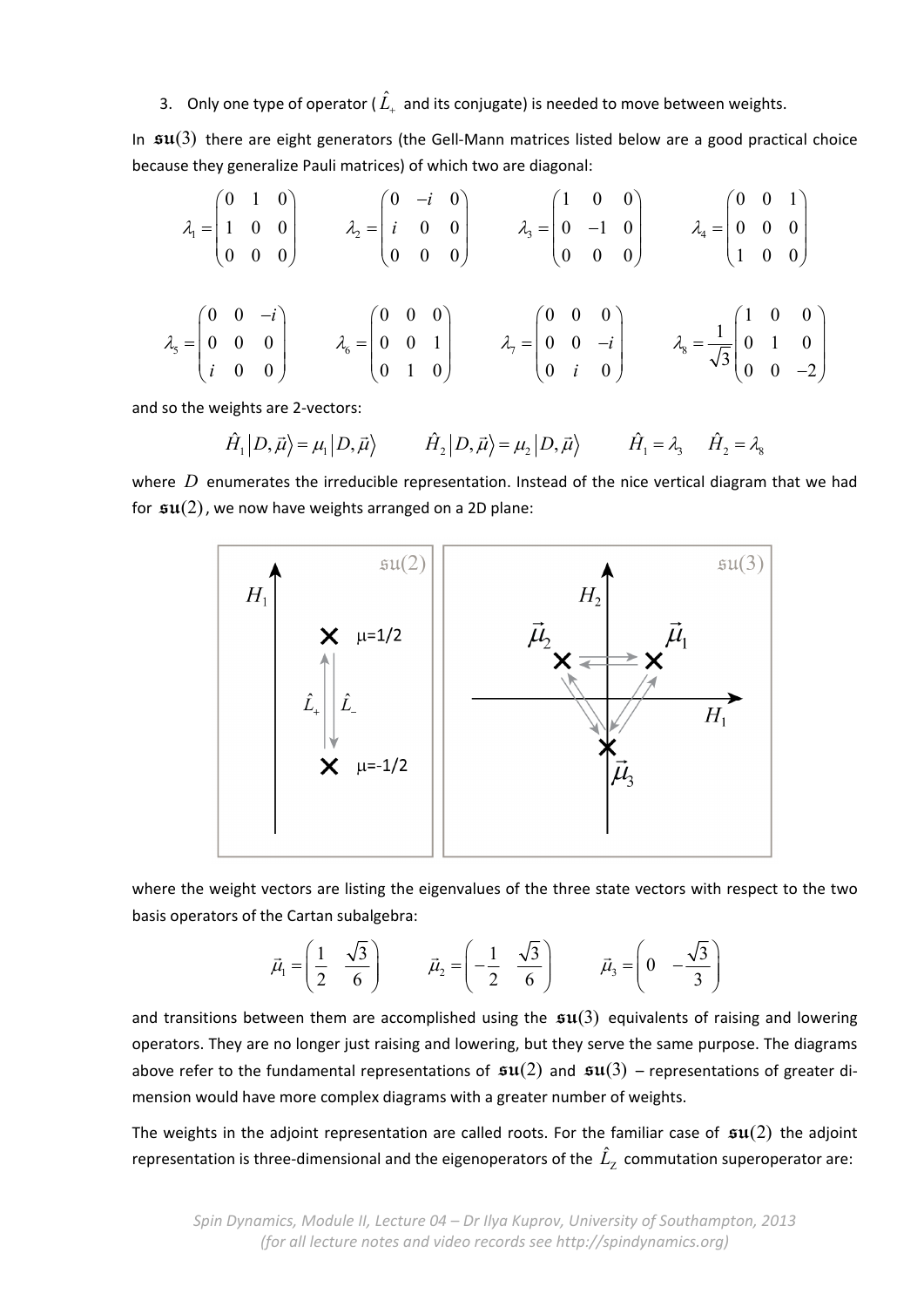$$
[\hat{L}_z, \hat{L}_z] = 0 \qquad [\hat{L}_z, \hat{L}_+] = \hat{L}_+ \qquad [\hat{L}_z, \hat{L}_-] = -\hat{L}_-
$$

and so the roots of  $\mathfrak{su}(2)$  are 0, 1 and -1.

## **Multi‐spin systems**

Because the state space of a multi‐spin system is a direct product of state spaces of individual spins, the algebra of operators acting on the state space of a multi-spin system is a direct product of single-spin operator algebras. In the case of a two-spin system with both spins  $\frac{1}{2}$ , the direct product algebra  $\mathfrak{su}(2)\otimes \mathfrak{su}(2)$  has 15 basis operators (identity is not an element of a Lie algebra):

|                   | $\hat{E}$ $\hat{S}_{\rm x}$ $\hat{S}_{\rm y}$ $\hat{S}_{\rm z}$                                                                                                                                                                                                                                                                                      |  |
|-------------------|------------------------------------------------------------------------------------------------------------------------------------------------------------------------------------------------------------------------------------------------------------------------------------------------------------------------------------------------------|--|
|                   | $\hat{E}$ $\hat{E} \otimes \hat{E}$ $\hat{E} \otimes \overline{\hat{S}_X}$ $\hat{E} \otimes \hat{S}_Y$ $\hat{E} \otimes \hat{S}_Z$                                                                                                                                                                                                                   |  |
| $\hat{L}_{\rm v}$ | $\begin{array}{ccc} \mid & \hat{L}_{\scriptscriptstyle {\rm X}}\otimes \hat{E} & \hat{L}_{\scriptscriptstyle {\rm X}}\otimes \hat{S}_{\scriptscriptstyle {\rm X}} & \hat{L}_{\scriptscriptstyle {\rm X}}\otimes \hat{S}_{\scriptscriptstyle {\rm Y}} & \hat{L}_{\scriptscriptstyle {\rm X}}\otimes \hat{S}_{\scriptscriptstyle {\rm Z}} \end{array}$ |  |
|                   | $\left  \begin{array}{ccc} \hat{L}_{\rm Y}\otimes \hat{E} & \hat{L}_{\rm Y}\otimes \hat{S}_{\rm X} & \hat{L}_{\rm Y}\otimes \hat{S}_{\rm Y} & \hat{L}_{\rm Y}\otimes \hat{S}_{\rm Z} \end{array} \right.$                                                                                                                                            |  |
| $\hat{L}_{\tau}$  | $\hat{L}_z \otimes \hat{E} \quad \hat{L}_z \otimes \hat{S}_x \quad \hat{L}_z \otimes \hat{S}_y \quad \hat{L}_z \otimes \hat{S}_z$                                                                                                                                                                                                                    |  |

and generates  $SU(2) \otimes SU(2)$  Lie group under the exponential map. Similarly, the dynamics of a pair of spin-1 particles would in general be governed by  $SU(3) \otimes SU(3)$ , etc. In practical calculations of multi-spin systems (particularly in Product Operator Formalism)  $\hat{A}\otimes\hat{B}$  is often abbreviated  $\hat{A}\hat{B}$ , but only if the symbols used for the operators for the two spins are different.

## **Relationship between** *SU***(2) and** *SO***(3)**

In the context of magnetic resonance,  $SO(3)$  is the group of *rotations in real physical space* – it refers to the rotation of molecules and various interaction parameters, such as inter-nuclear vectors. These rotation operators *do not affect spin* – as we noted in the previous lecture, the spin projections on the laboratory frame axes are not changed during molecular rotations. Therefore,  $SO(3)$  governs rotations and angular momentum, but not spin.

In contrast to the above, *SU* 2 is the group of *unitary transformations of spin wavefunction space*, having nothing to do with rotations of the real physical space.  $SU(2)$  operators create and modify linear combinations of spin wavefunctions, which may sometimes be visualized as rotations between some basis functions, but more often cannot be. For a unitary transformation of wavefunctions in a given ba‐ sis, the proposition that  $\psi(\varphi) = -\psi(\varphi + 2\pi)$  with respect to some mixing angle  $\varphi$  is no longer ridiculous, and half-integer eigenvalues for  $\hat{L}^2$  and  $\hat{L}_z$  may actually be allowed if that is what the experimental results demand.

Because their algebras are isomorphous, the mapping between  $SU(2)$  and  $SO(3)$  is locally an isomorphism, but globally the exact relationship is that the factor group  $SU(2)/C_2$  is isomorphous to  $SO(3)$ , where  $C_2$  is the permutation group of two objects. This is known as "double cover" and means that two different elements of  $SU(2)$  correspond to each element of  $SO(3)$  .